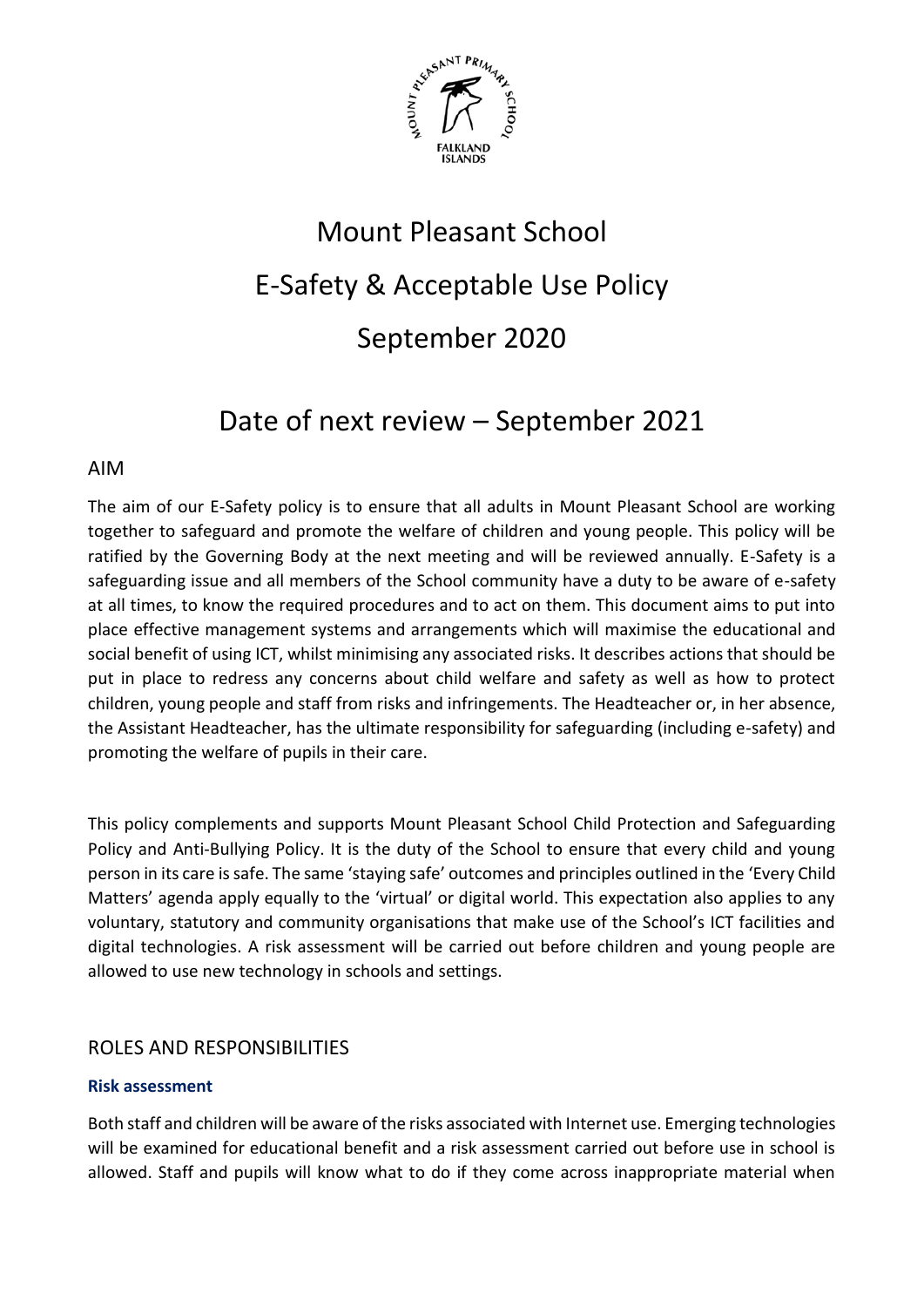using the Internet. Training and Inset will be provided for staff and information will be provided to parents.

#### **Responsibility**

Internet safety depends on staff, advisors, parents, and, where appropriate, children themselves taking responsibility for use of the Internet and associated technologies. The school will seek to balance education with responsible use, regulation and technical solutions to ensure children's safety.

#### **Regulation**

The use of the Internet, which brings with it the possibility of misuse, will be regulated. Fair rules, written for children to read and understand, will be prominently displayed as a constant reminder of the expectations regarding Internet use. Teachers will visit these rules and model them within their lessons.

#### **Appropriate Strategies**

Effective, monitored strategies will be in place to ensure responsible and safe Internet use. The school will work in partnership with MOD Schools, DfES, parents and the Internet Service Provider to ensure systems to protect children are regularly reviewed and improved.

#### MANAGING INTERNET ACCESS

Developing good practice in internet use, as a tool for teaching and learning, is essential. The School internet access will be designed expressly for children's use and will include filtering appropriate to the age of the children and young people. Children will be taught what internet use is acceptable and what is not and be given clear objectives for internet use. Staff will guide children in on-line activities that will support the learning outcomes planned for the child's age and maturity. Children will be taught what to do if they experience material that they find distasteful, uncomfortable or threatening. The School will work in partnership with MOD Schools to ensure systems to protect children and staff are reviewed and improved regularly (content filtering)

In common with other media such as magazines, books and video, some material available through the Internet is unsuitable for children. The School will take all reasonable precautions to ensure that users access only appropriate material. However, due to international scale and linked nature of Internet content, it is not always possible to guarantee that unsuitable material may never appear on a School computer. Neither the School nor the Local Authority can accept liability for the material accessed, or any consequences of Internet access.

#### Emerging Technologies

Emerging technologies will be examined for educational use and a risk assessment will be carried out before use in School is allowed and methods to identify, assess and minimise risks will be reviewed regularly.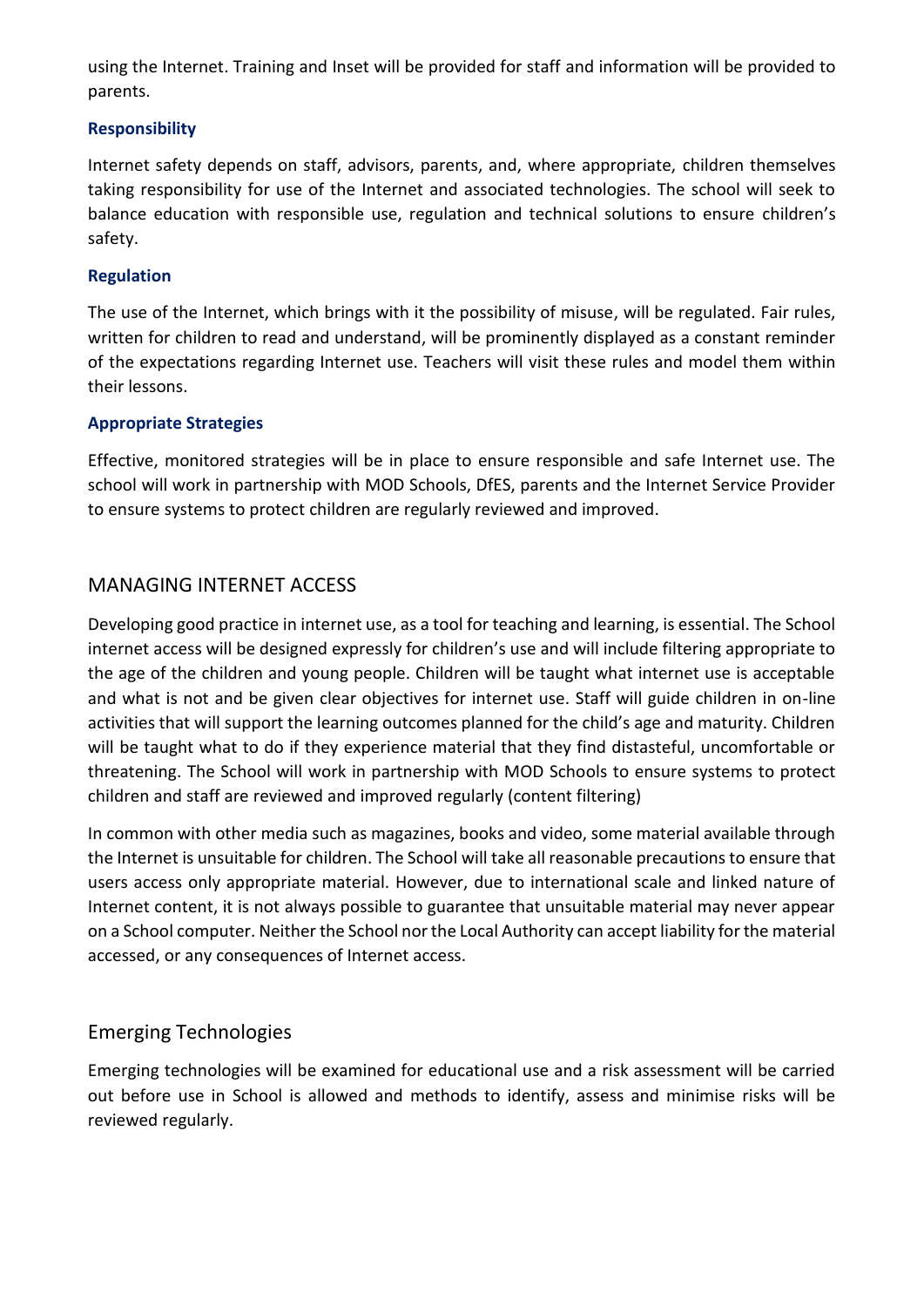#### MANAGING E-MAIL

Personal e-mail or messaging between staff and children should not take place. Children and staff may only use approved e-mail accounts on the School system and children must inform a member of staff immediately if they receive an offensive e-mail. Whole –class or group email addresses should be used at KS1 and below. Children must not reveal details of themselves or others in any email communication or by any personal web space such as an address, telephone number and must not arrange meetings with anyone. Access in School to external personal e-mail accounts may be used for school-related purposes only. External incoming e-mail should be monitored and attachments should not be opened unless the author is known.

#### MANAGING WEBSITE CONTENT

Editorial guidance will ensure that the School's ethos is reflected in the website, information is accurate, well presented and personal security is not compromised. Care will be taken to ensure that all information is considered from a security viewpoint including the use of photographic material. Photographs of children will not be used without the written consent of the children's parents/carers. Use of site photographs will be carefully selected so that any children cannot be identified by name. Work will only be used on the website with the permission of the child and their parents/carers.

#### SOCIAL NETWORKING AND CHAT ROOMS

The School will control access to moderated social networking sites and educate children in their safe use. Children will be taught the importance of personal safety when using social networking sites and chat rooms.

#### MOBILE PHONES

Children are not allowed mobile phones in School. Mobile phones will not be used by staff to photograph children in School. The school will provide dedicated cameras.

#### AUTHORISING INTERNET ACCESS

All staff (including those not directly employed by the school) must read the MOD Schools Information Security Policy before using any School ICT resources. Parents/carers will be asked to sign and return the School's form stating that they have read and understood the School 'Agreement for the acceptable use of the internet, e-mails and computers' document and give permission for their child to access ICT resources. Staff will supervise access to the internet from the School site for all children.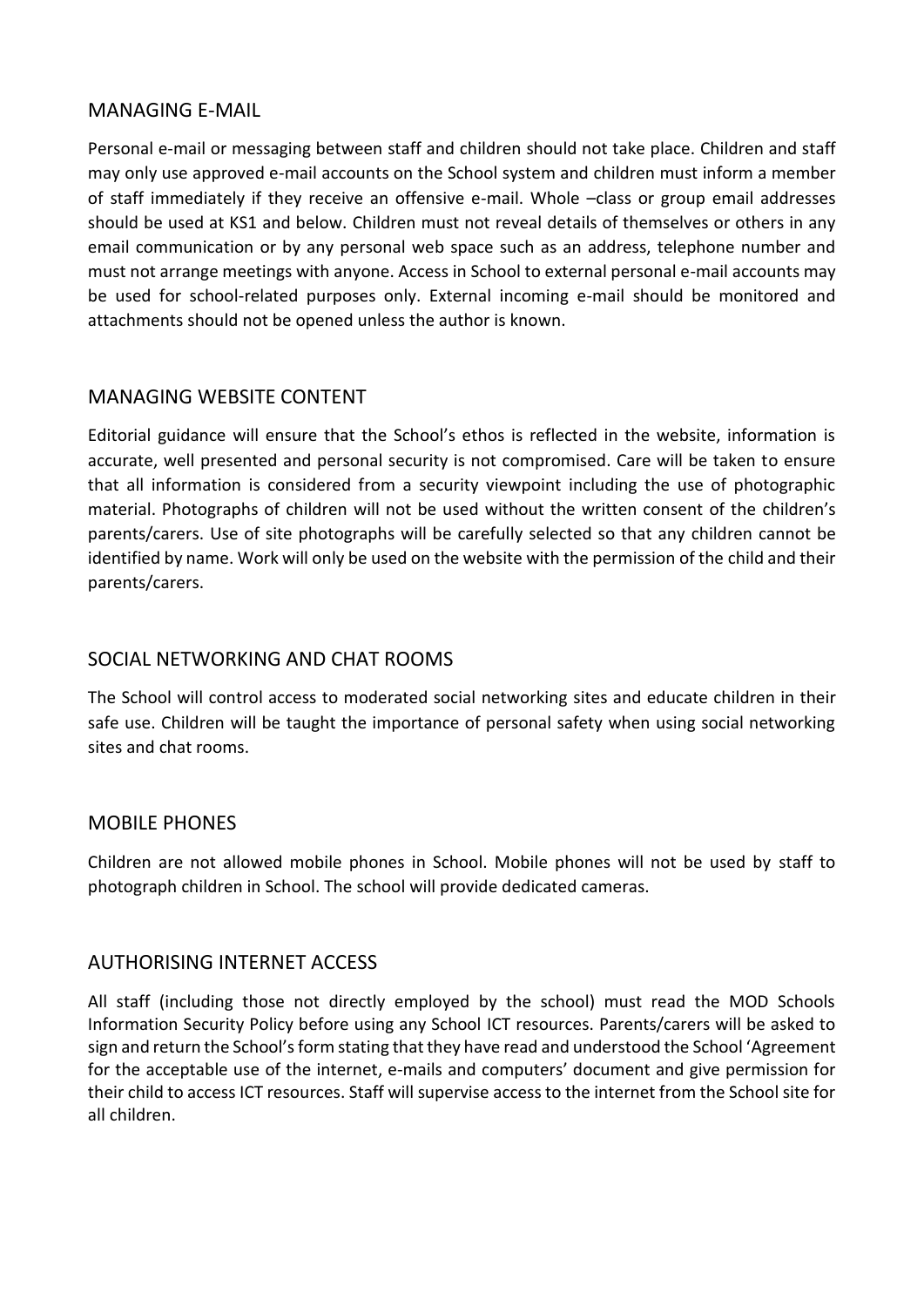#### REPORTING INCIDENTS

Staff, children and young people, parents/carers must know how and where to report incidents.

- Children teacher
- Staff ICT Co-ordinator
- Parents teacher / HT / Person Responsible for Safeguarding

Pupils and parents/cares will be informed of the procedure for reporting incidents.

#### SANCTIONS

Violations of the above rules will result in a temporary or permanent ban on Internet use. Additional disciplinary action may be added in line with existing practice on inappropriate language or behaviour. When applicable, police or local authorities may have to be involved.

#### PARENTS/CARERS SUPPORT

Parents/carers will be informed of the School's Internet Policy which may be accessed on the school website. Interested parents/carers will be referred to organisations such as Child Exploitation and Online Protection (CEOP). A partnership approach will be encouraged with parents/carers and this may include practical sessions as well as suggestions for safe internet use at home.

#### Use of Photographic images

Staff will be given a designated camera to use solely in school. For safe and appropriate use of photographic images we will:

- Ensure that all images of the children or staff, created or used by the school, will be used appropriately and for their intended purpose.
- Create and use images in order to promote or demonstrate to the school's curricular or extracurricular provision.
- Primarily use images of pupils or staff in a group.
- Not reveal personal details such as an address or other contact details.
- Allow appropriate media coverage of the school or the pupils and staff.
- Only share photographs with appropriate parties.

#### Parents and friends

Will not create images of children without the knowledge of staff and children and that these will be used for an agreed and appropriate purpose.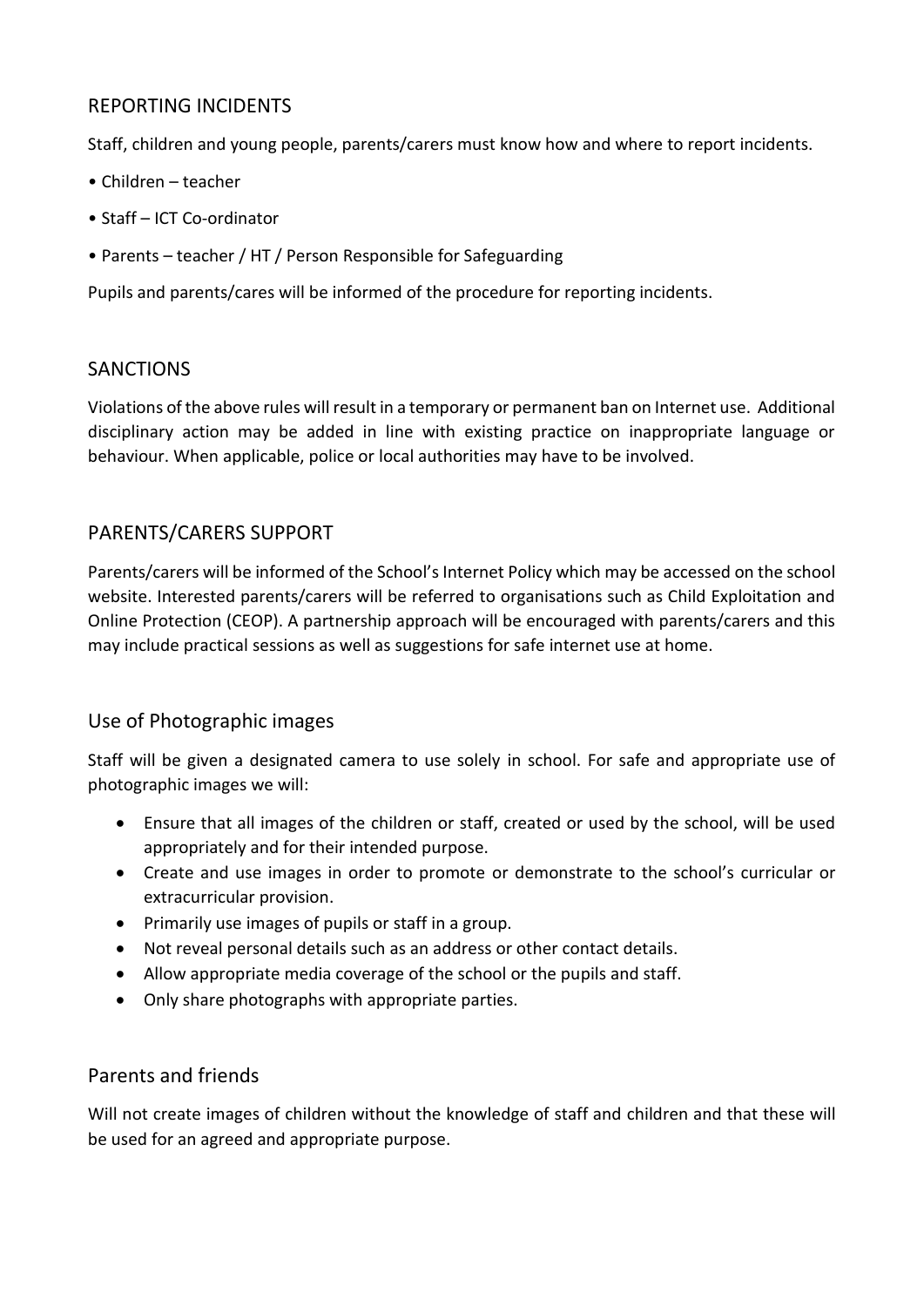

### Mount Pleasant School

### Agreement for the acceptable use of the internet, e-mails and computers

At Mount Pleasant School, we understand the importance and benefits of using computers to help with children's learning and personal development. However, we also recognise that safeguards need to be in place to ensure children are kept safe at all times.

Please could parents/carers read and discuss this agreement with their child and then sign the attached form and return it to the school office. we have included two copies in order for you to keep the other one for reference.

- I will only use IT in school for school purposes.
- I will only use any class e-mail address or any school e-mail address of my own when e-mailing.
- I will only open e-mail attachments from people I know, or who my teacher has approved.
- I will not tell other people my password.
- I will only open my own files.
- I will make sure that all IT contact with other children and adults is responsible, polite and sensible.
- I will not send anyone material that could be considered threatening, bullying, offensive or illegal.
- I will not deliberately look for, save or send anything that could be unpleasant or nasty.
	- If I accidentally find anything like this I will tell my teacher immediately.
- I will not give out my own details such as my name, phone number or home address.
- I will not arrange to meet someone unless this is part of a school project approved by my teacher and a responsible adult comes with me.
- I will be responsible for my behaviour when using IT because I know that these rules are to keep me safe.
- I will support the school approach to online safety and not deliberately upload or add any images, video, sounds or text that could upset any member of the school community.
- I know that my use of IT can be checked and that my parent/ carer contacted if a member of school staff is concerned about my e-safety.